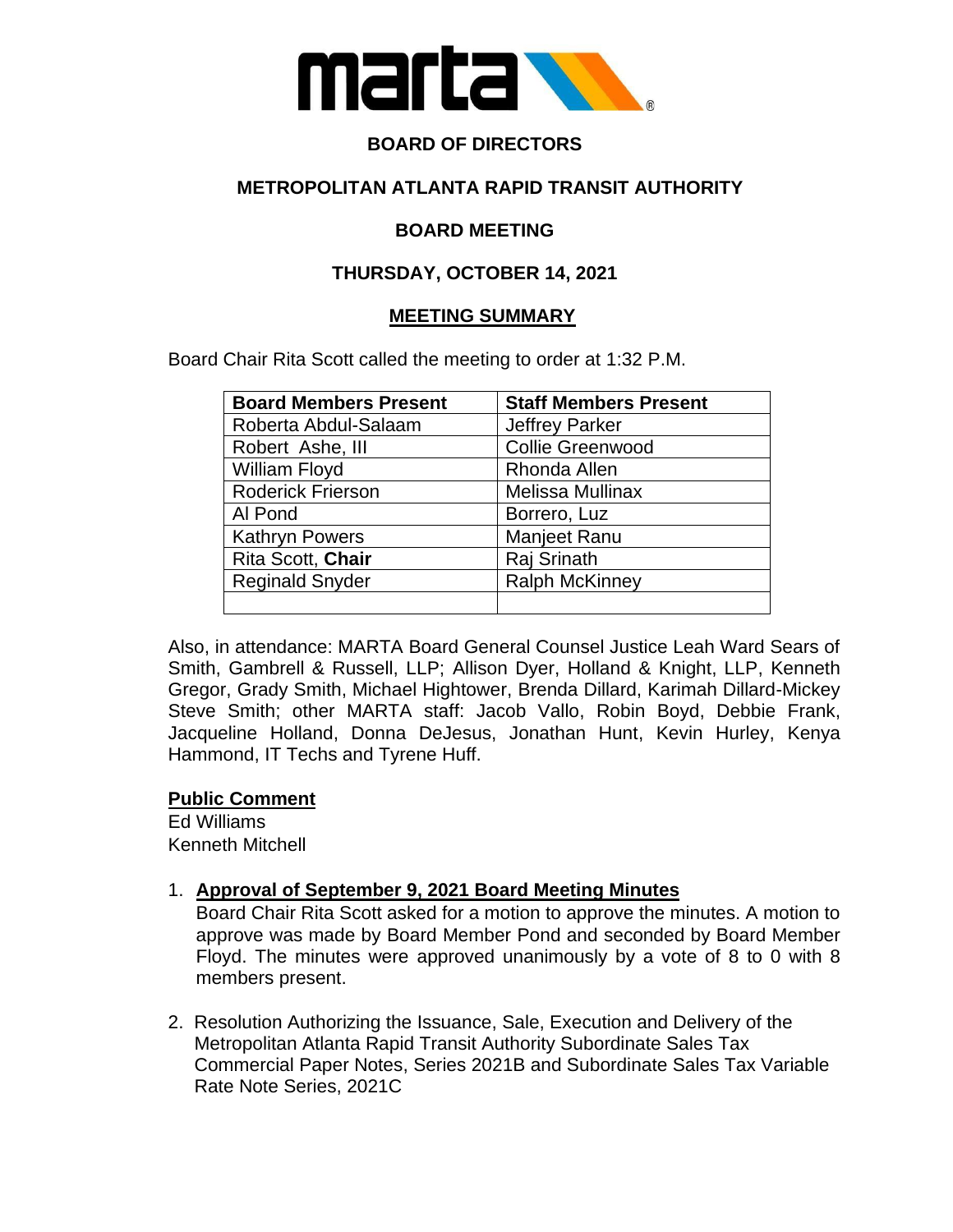Deputy Chief Financial Officer, Kevin Hurley, respectfully requested approval of the resolution. A motion to approve was made by Board Member Ashe, seconded by Board Member Abdul-Salaam. The resolution was approved unanimously by a vote of 8 to 0 with 8 members present.

3. Resolution Authorizing the Acceptance of an Offer and Settlement for the Property acquisition of 5265 Old Dixie Road, MARTA Parcel 8097B, City of Forest Park for the Clayton County Multi-purpose Operations and Maintenance Facility

 Sr. Director of TOD, Jacob Vallo, respectfully requested approval of the resolution. A motion to approve was made by Board Member Pond, seconded by Board Member Frierson. The resolution was approved unanimously by a vote of 8 to 0 with 8 members present.

4. Resolution Authorizing the Acceptance of an Offer and Settlement for the Property Acquisition of 5163 Old Dixie Road, MARTA Parcel 8097A, City of Forest Park for the Clayton County Multi-purpose Operations and Maintenance Facility

 Sr. Director of TOD, Jacob Vallo respectfully requested approval of the resolution. A motion to approve was made by Board Member Ashe, seconded by Board Member Abdul-Salaam. The resolution was approved unanimously by a vote of 8 to 0 with 8 members present.

5. Resolution Authorizing the Rescission of the Award of Request for Proposals Number P40628, Joint Development of Parcel D3210 at Peachtree Center Station- Entrance 2 to RD Management, LLC and Kelco/FB Winecoff, LLC, and Termination of Term Sheet with RD Management, LLC and Kelco/FB Winecoff, LLC

 Sr. Director of TOD, Jacob Vallo, respectfully requested approval of the resolution. A motion to approve was made by Board Member Abdul-Salaam, seconded by Board Member Ashe. The resolution was approved unanimously by a vote of 8 to 0 with 8 members present.

6. Resolution Authorizing the Rescission of the Award of Request for Proposals Number P35023, Joint Development of Parcel D3020 at Arts Center Station to Cousins-Integral Arts Central Station, LLC

 Sr. Director of TOD, Jacob Vallo, respectfully requested approval of the resolution. A motion to approve was made by Board Member Ashe, seconded by Board Member Pond. The resolution was approved unanimously by a vote of 8 to 0 with 8 members present.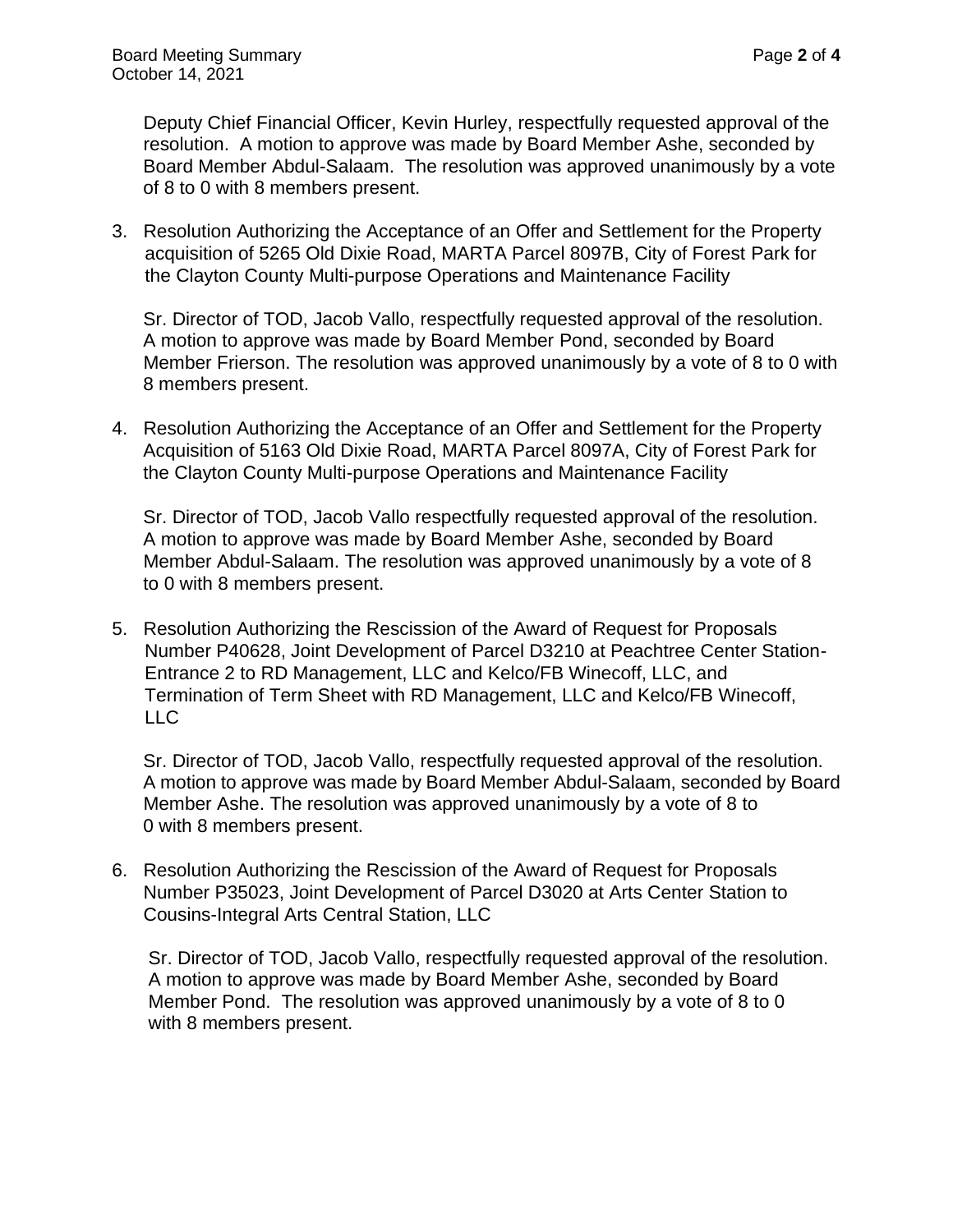7. Resolution Authorizing the Solicitation of Proposals for the Development of Parcel D3020 at Arts Center Station

 Sr. Director of TOD, Jacob Vallo, respectfully requested approval of the resolution. A motion to approve was made by Board Member Ashe, seconded by Board Member Floyd. The resolution was approved unanimously by a vote of 8 to 0 with 8 members present.

8. Resolution Authorizing the Award of a Contract for Right of Way [ROW] Consulting Services for the Summerhill/Capital Avenue Bus Rapid Transit [BRT] Project, Request for Price Proposals [RFPP] Number P49477

 Sr. Director of TOD, Jacob Vallo, respectfully requested approval of the resolution. A motion to approve was made by Board Member Abdul-Salaam, seconded by Board Member Floyd. The resolution was approved unanimously by a vote of 8 to 0 with 8 members present.

### 9 . **Planning and Capital Programs Committee Report**

 Committee Chair Al Pond reported that the Committee met on Thursday, September 30, 2021 and approved the following resolutions:

- a. Resolution Authorizing the Award of a Contract for the Procurement of System Engineering Services,REI, AE46193
- b. Resolution Authorizing the Award of a Contract for the Procurement of On-Call Claims Analysis Services, RFP P47040
- c. Resolution Authorizing the Award of a Contract for the Disposal of Land Parcel D3050 – 3344 Valley Road, NE, IFB B48262

 Committee Chair Pond requested approval of the resolutions, which were seconded by Board Member Floyd. The resolutions were approved unanimously by a vote of 8 to 0 with 8 members present.

 Committee Chair Pond reported that the Committee received the following briefing:

d. Briefing – Clayton County High Capacity Transit Update

## 10. **Operations & Safety Committee Report**

Committee Chair W. Thomas Worthy reported that the Committee met on Thursday, September 30, 2021 and approved the following resolutions:

a. Resolution Authorizing a Modification in Contractual Authorization for Bus & Rail Vehicle Consulting Services, AE 34733